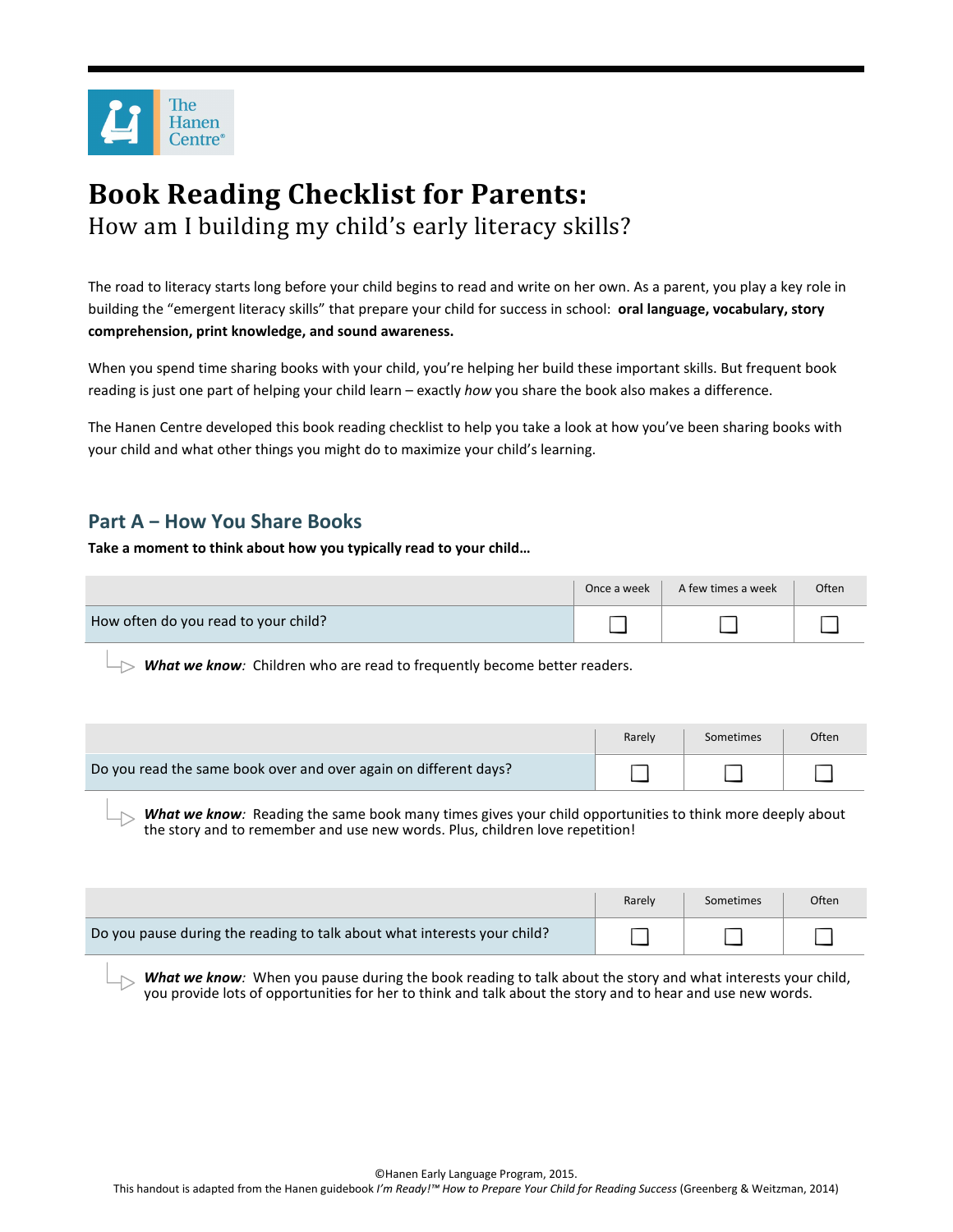

|                                                                                                                         | Rarely | Sometimes | Often |
|-------------------------------------------------------------------------------------------------------------------------|--------|-----------|-------|
| Do you ask questions during the reading and explain what is happening to<br>make sure your child understands the story? |        |           |       |

**What we know**: Talking about the important parts of a story (for example, the characters, setting, problem, actions, and resolution) makes it easier for your child to make sense of the story, and it prepares her for understanding the stories she will read later on.

|                                                                                                                                                                          | Rarely | Sometimes | Often |
|--------------------------------------------------------------------------------------------------------------------------------------------------------------------------|--------|-----------|-------|
| Do you ask questions to encourage your child to think about the story (e.g.<br>Questions that start with "Why?", "What do you think about?", "What<br>would you do if?") |        |           |       |
| Do you talk about the story and make connections to your own lives?                                                                                                      |        |           |       |
| Do you ask your child to guess what might happen next in the story?                                                                                                      |        |           |       |

*What we know:* To fully understand a book, your child needs to use her problem-solving and reasoning skills to find meaning beyond what's written on the page or found in the illustrations. You can encourage this by connecting the story to your child's knowledge and experience and by asking your child what she would do in the same situation as the main character.

|                                                     | Rarely | Sometimes | Often |
|-----------------------------------------------------|--------|-----------|-------|
| Do you explain what unfamiliar words mean?          |        |           |       |
| Do you relate new words to your child's experience? |        |           |       |
| Do you repeat new words in different situations?    |        |           |       |

*What we know:* Studies show that the more words children understand as preschoolers, the better their reading comprehension will be later on. You can build your child's vocabulary by stressing new words, talking about what the word means and relating it to your child's experience.

|                                                                                            | Rarely | Sometimes | Often |
|--------------------------------------------------------------------------------------------|--------|-----------|-------|
| Do you track the words with your finger as you read to your child?                         |        |           |       |
| Do you show your child how we read from left to right and from top to<br>bottom on a page? |        |           |       |
| Do you point out upper and lower case letters and punctuation marks?                       |        |           |       |

*What we know:* There are many things your child must learn about print before she can read and write on her own. For example, she'll need to know that letters of the alphabet combine to make words and that print is read from left to right. As you read with your child, you can point out and talk about some of these print ideas to help your child learn.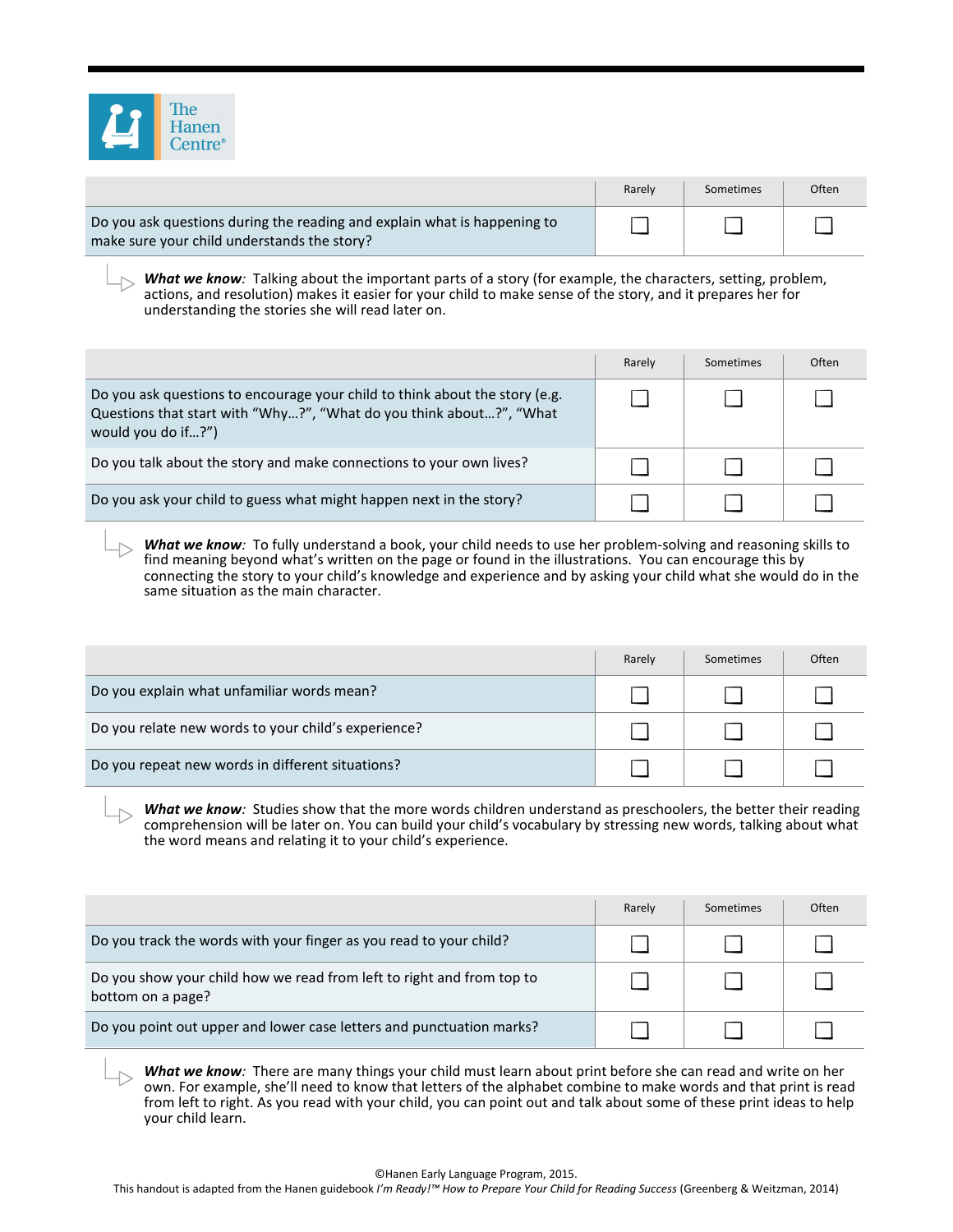

|                                                                                                                                                    | Rarely | Sometimes | Often |
|----------------------------------------------------------------------------------------------------------------------------------------------------|--------|-----------|-------|
| Do you draw your child's attention to letters and make the sound that the<br>letter makes (e.g. "That's the letter 'S'. 'S' makes the sound sss?") |        |           |       |
| Do you draw your child's attention to words that rhyme?                                                                                            |        |           |       |

What we know: To be prepared to read, children must understand that words can be broken down into smaller sounds, and that letters correspond to certain sounds. One fun way to build this "sound awareness" is to draw your child's attention to two rhyming words and ask her to think of a third word that sounds similar (for example, "Look, 'bear' rhymes with 'chair'. Do you hear how they sound similar at the end? *Bear. Chair.* Can you think of another word that rhymes with 'chair'?)